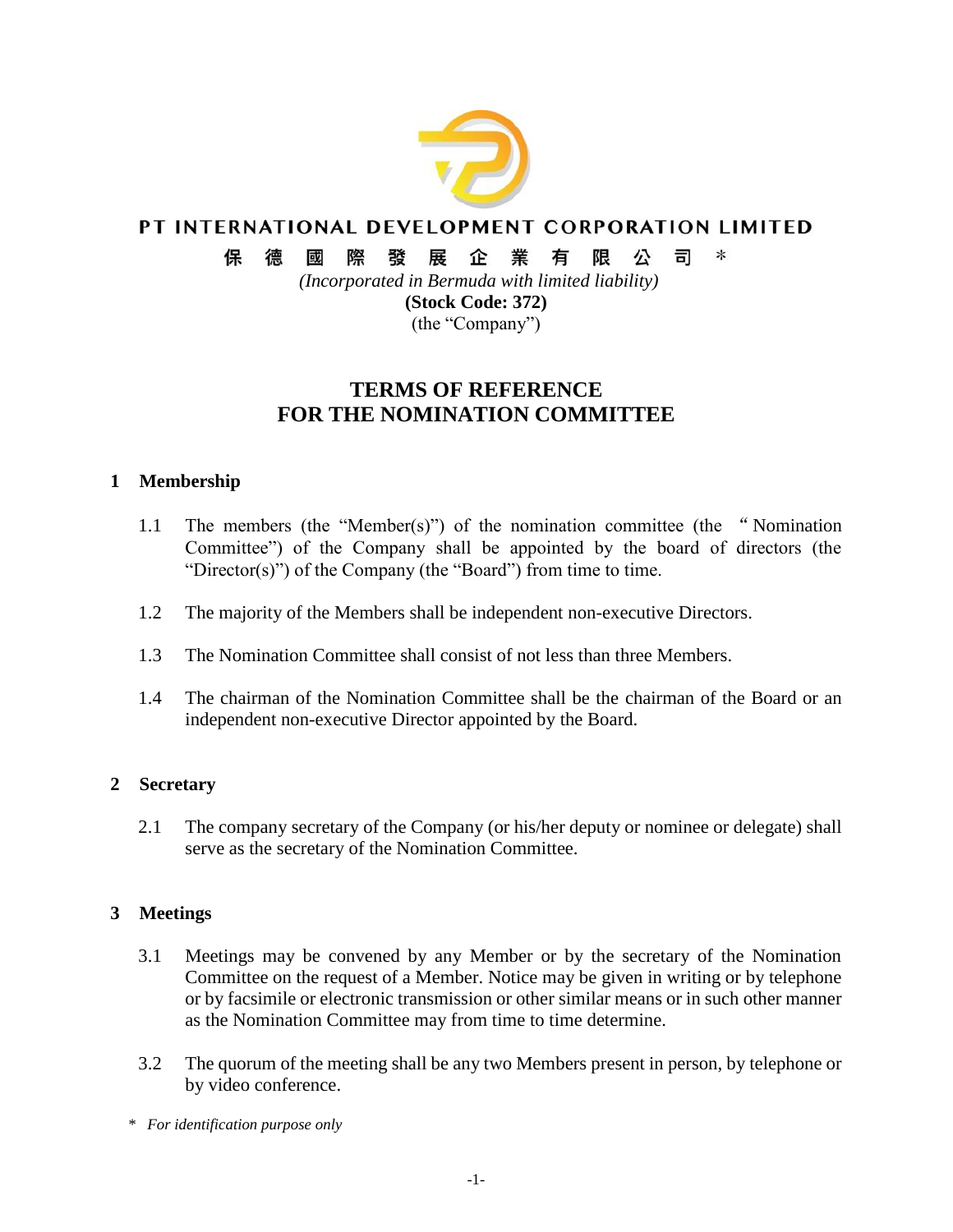- 3.3 Meetings can be held in person, by telephone or by video conference. Members may participate in a meeting by means of a conference telephone or similar communication equipment by means of which all persons participating in the meeting are capable of hearing each other.
- 3.4 Resolutions of the Nomination Committee at any meetings shall be passed by a simple majority of votes of the Members present in person, by telephone or by video conference.
- 3.5 A resolution in writing signed by all the Members shall be as valid and effectual as if it had been passed at a meeting of the Nomination Committee duly convened and held.
- 3.6 All the provisions of laws and of the Company's bye-laws relating to the meetings and proceedings of the Board shall apply mutatis mutandis to the meetings and proceedings of the Nomination Committee.
- 3.7 The secretary of the Nomination Committee shall be responsible to circulate the full minutes of meetings of the Nomination Committee to all Members in draft for comments as soon as reasonably practicable. Final versions of minutes shall be prepared and sent to all Members for record as soon as practicable.

### **4 Attendance at Meetings**

- 4.1 At the invitation of the Nomination Committee, other members of the Board or any other persons may be invited to attend all or part of any meetings.
- 4.2 Only Members are entitled to vote at the meetings.

### **5 Authority**

- 5.1 The Nomination Committee is authorised by the Board to seek any nomination related information it requires from senior management of the Company in order to perform its duties.
- 5.2 The Nomination Committee is authorised by the Board to obtain independent legal or other professional advice (including intermediary agencies) if necessary to perform its duties at the Company's expense.
- 5.3 The Nomination Committee shall be provided with sufficient resources to perform its duties.